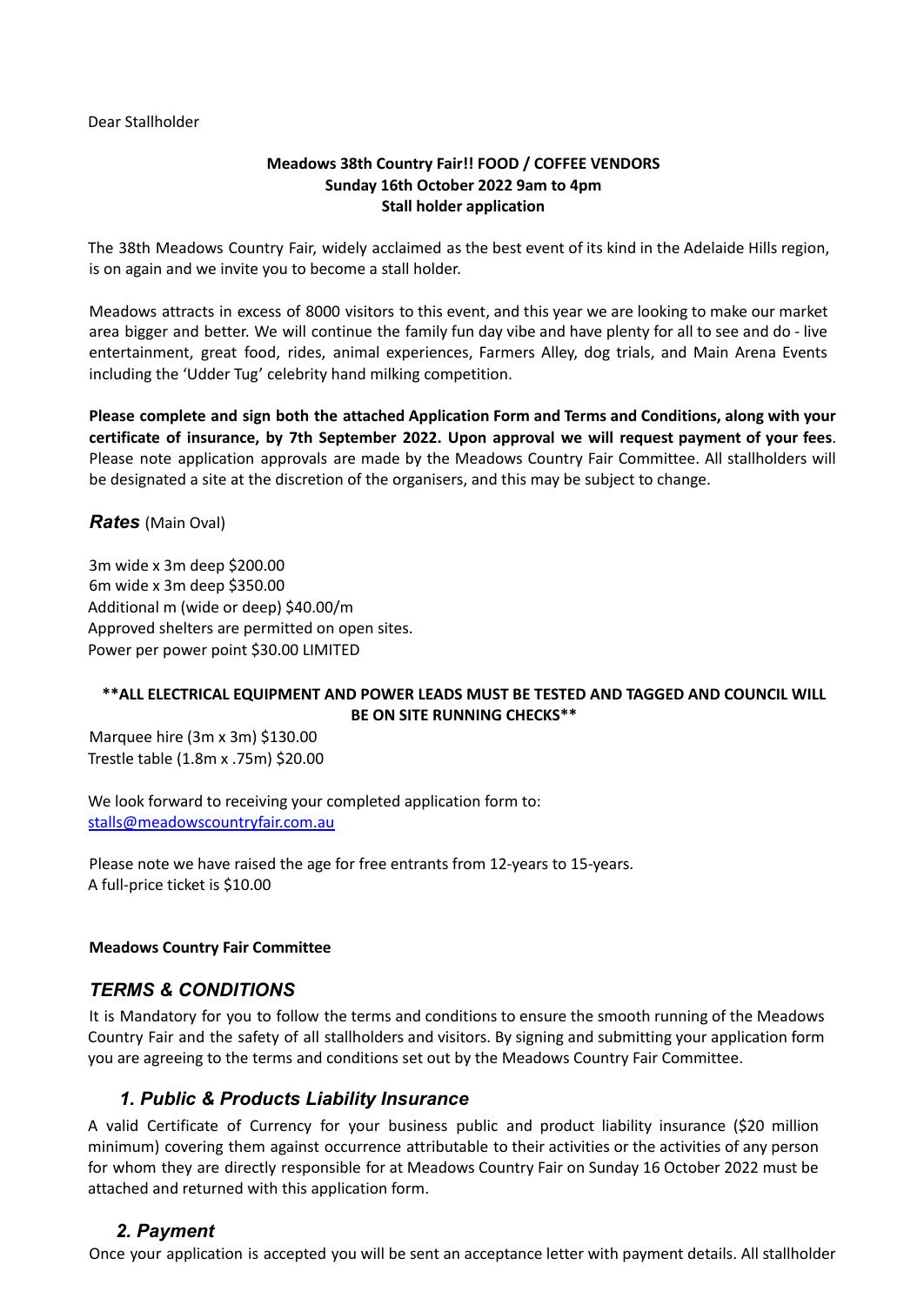fees must be paid in full no later than 7 days from acceptance. You will not participate in the fair unless full payment has been made.

A refund of any site fees after 1st October 2022 will be at the discretion of the Meadows Country Fair Committee. No refunds will be issued if cancellation occurs within 10 days of the event. If the event date is postponed due to COVID then fees will be kept and the event will be rescheduled or cancelled and **refunded.**

## *3. Move in / move out times*

Set up time is from 6.30-8.30 am on Sunday 16 October 2022. ALL Vehicles must be removed from the oval by **8.15am** unless otherwise approved by the Meadows Country Fair Committee.

Sites are NOT to be dismantled before close of business at 4pm.

#### **NO VEHICLES ARE PERMITTED TO MOVE INSIDE THE OVAL GROUNDS OR ON THE OVAL UNTIL AFTER 4.30PM**

**VEHICLES MUST HAVE A SPOTTER WALKING IN FRONT AND MUST MOVE AT A SPEED OF 10km per hour.** More details will be provided with your site details by email in early October.

### *4. Allocated Sites*

All marquees, umbrellas etc. must be in good repair and secured to prevent danger to others. Marquees may be secured with pegs. If weights are used they must weigh a minimum of 15kg per leg and be safely secured to the marquee.

All goods, shelters, racks, trestles and signs must be kept within your stall boundary and all goods and boxes must be placed under tables so not to cause a trip hazard.

Waste disposal is the responsibility of the stall holder. Please ensure you take all your rubbish with you when you pack down your site.

All items you wish to sell are to be listed on your application form. Failure to do this will result in the **committee asking you to pack unlisted items away.**

The sale of raffle tickets is not permitted unless prior consent from the Meadows Country Fair Committee. You must supply hand sanitiser for the use of customers and your stall must be COVID-safe.

#### *5. Exhibitor passes*

Two complimentary Exhibitor Passes will be issued with all fully paid applications paid in full by 17 September 2022. Stallholders who pay after 17 September 2022 will be required to pay the entry fee of \$10.00 per person at the gate on the day of the Fair.

Passes will not be reissued and failure to produce your pass on the day will result in the payment of the \$10.00 fee per person.

#### **6.** *Approval Process*

#### **Refusal of site**

Please note submission of an application form does not guarantee inclusion in the Meadows Country Fair. We reserve the right to refuse a site without disclosure if it is deemed that your stall site or business is unsafe or does not fit with our ethos, objectives or goals.

|  |  |  |  |  |  |  |  |  | I have read and agree to the terms and conditions set out above |  |  |
|--|--|--|--|--|--|--|--|--|-----------------------------------------------------------------|--|--|
|  |  |  |  |  |  |  |  |  |                                                                 |  |  |
|  |  |  |  |  |  |  |  |  |                                                                 |  |  |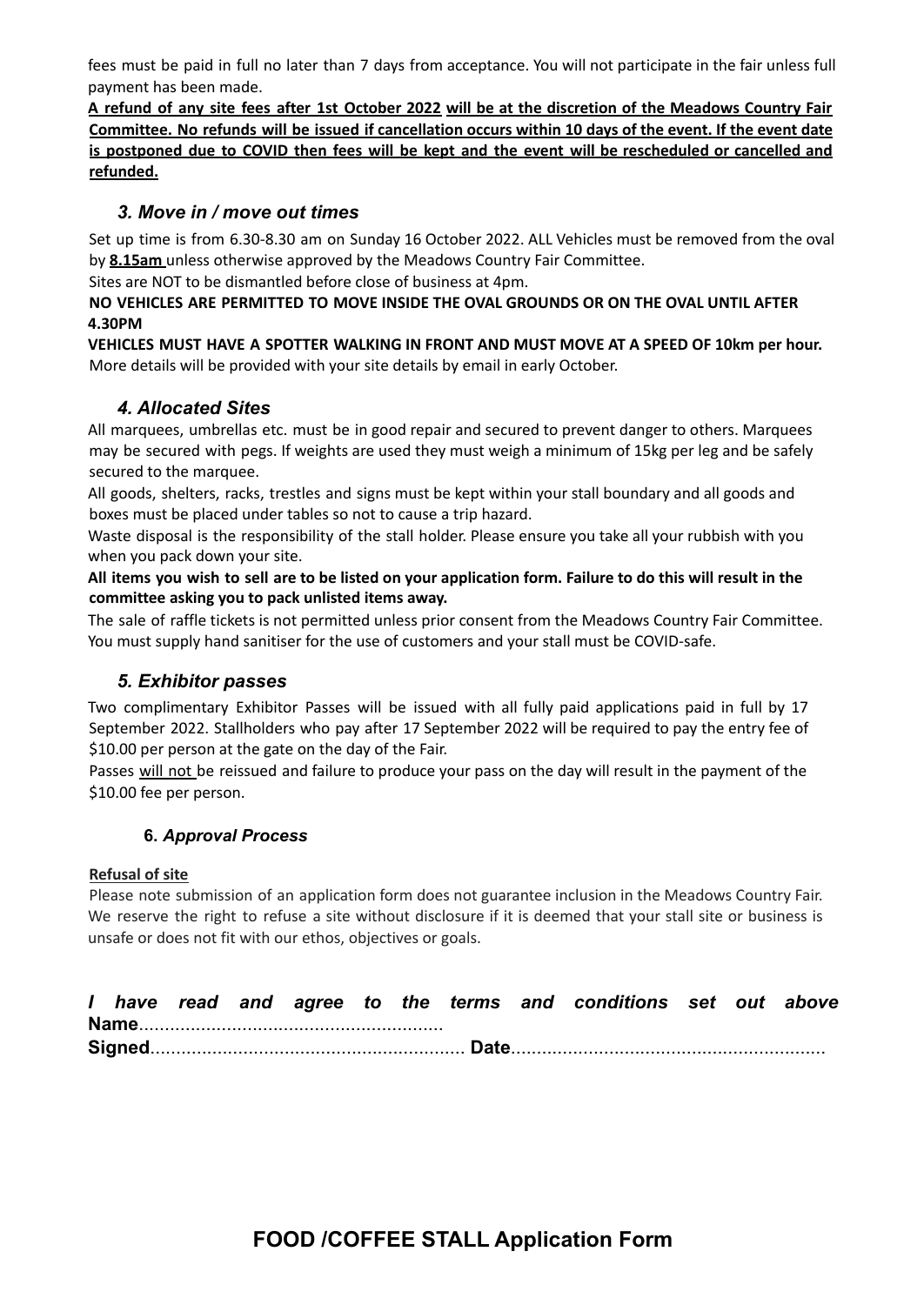## **Meadows Sport and Recreation Ground Sunday 16 October 2022** 9am to 4pm

# **Contact Details**

| Business name (if applicable)                                     |
|-------------------------------------------------------------------|
|                                                                   |
| Postal address:<br>St                                             |
|                                                                   |
|                                                                   |
|                                                                   |
| Facebook                                                          |
|                                                                   |
|                                                                   |
| <b>Your stall</b>                                                 |
| Detailed description of ALL items for sale and power requirements |
|                                                                   |
|                                                                   |
|                                                                   |
|                                                                   |
| Are you $\Box$<br>erecting a marquee or temporary structure?      |
| No Yes                                                            |
| BELOW - eg 3m wide x 6m deep                                      |

Are interested in being a part of the Daisy Trail (A similar version to the Yellow Brick Rd at the Royal Adelaide Show)

| <b>No</b>   | Yes           |                   |          |              |
|-------------|---------------|-------------------|----------|--------------|
|             | <b>Number</b> |                   | Cost     | <b>Total</b> |
| <b>Site</b> |               | 3m wide x 3m deep | \$200.00 |              |
|             |               | 6m wide x 3m deep | \$350.00 |              |